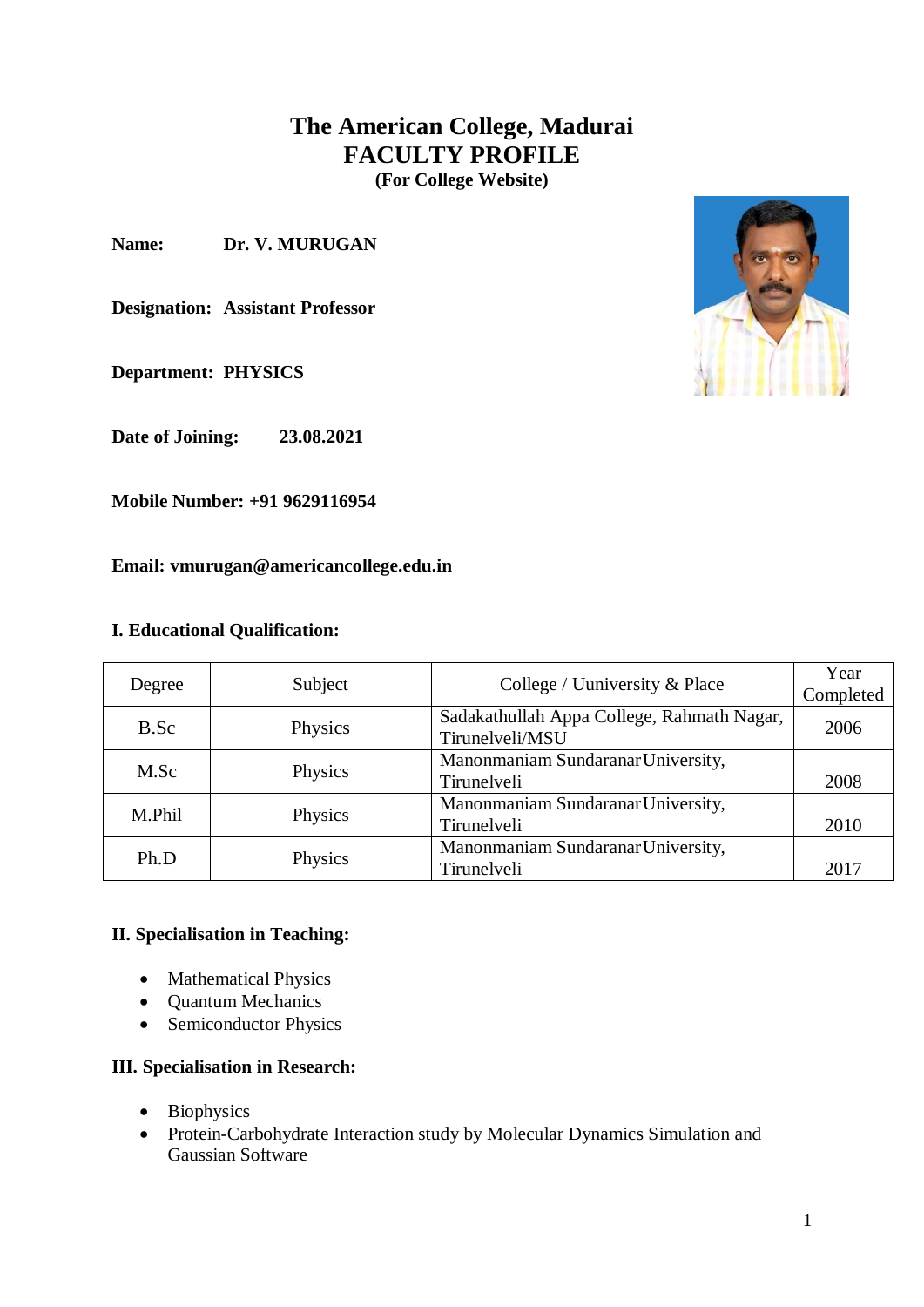### **IV. Research Interests:**

- Protein-Carbohydrate Interaction study
- Programs Development for analysing MD trajectories

### **V. Any Other Work Experience:**

| <b>Designation</b>        | <b>Institution / Company</b>             | Year - From (month/year)               |
|---------------------------|------------------------------------------|----------------------------------------|
|                           |                                          | To (month/year)                        |
| <b>AssistantProfessor</b> | National Engineering                     | 5 years $(05.08.2016 -$<br>13.08.2021) |
|                           | College, Kovilpatti,<br>Tuticorin-628503 |                                        |

# **VII. Publications:**

### **Articles Published in International Journals:**

1. Theoretical investigation on the binding specificity of fluorinated sialyldisaccharides Neu5Ac $\alpha$ (2→3)Gal and Neu5Ac $\alpha$ (2→6)Gal with influenza hemagglutinin H1 – A Molecular Dynamics Study

**Murugan V**, Parasuraman P, Selvin JFA, Gromiha MM, Fukui K and Veluraja K. Journal of Carbohydrate Chemistry, 2017; 36: 111–128

- 2. Geometry Optimization of Carbohydrate Binding sites of Influenza: A Quantum Mechanical Approach **Murugan V**, Parasuraman P, Selvin JFA, Priyadarzini TRK, Gromiha MM, Fukui K and Veluraja K. Journal of Carbohydrate Chemistry, 2015; 34: 409–429
- 3. Theoretical investigation on the glycan-binding specificity of Agrocybe cylindracea galectin towards cell surface sialyllactose: A molecular modelling and molecular dynamics simulation study.

Parasuraman P, **Murugan V**, Selvin JFA, Gromiha MM, Fukui K and Veluraja K. Journal of Molecular Recognition, 2015; 28: 528–538

4. Insights into the binding specificity of wild type and mutated wheat germ agglutinin towards Neu5Acα(2-3)Gal: A study by in silico mutations and molecular dynamics simulations

Parasuraman P, **Murugan V**, Selvin JFA, Gromiha MM, Fukui K and Veluraja K. Journal of Molecular Recognition, 2014; 27 (8), 482-492

# **Conference / Seminar / Paper Presentations:**

1. Parasuraman P, **Murugan V**, Michael Gromiha M, Fukui K and Veluraja , "Designing Cyborg lectin of Agrocybe cylindracea and its specificity with Neu5Aca(2-3)lactose: A study by molecular modelling and molecular dynamics simulation", International Conference on Biomolecular Forms and Functions, Molecular Biophysics Unit, Indian Institute of Science, Bangalore, January 2013.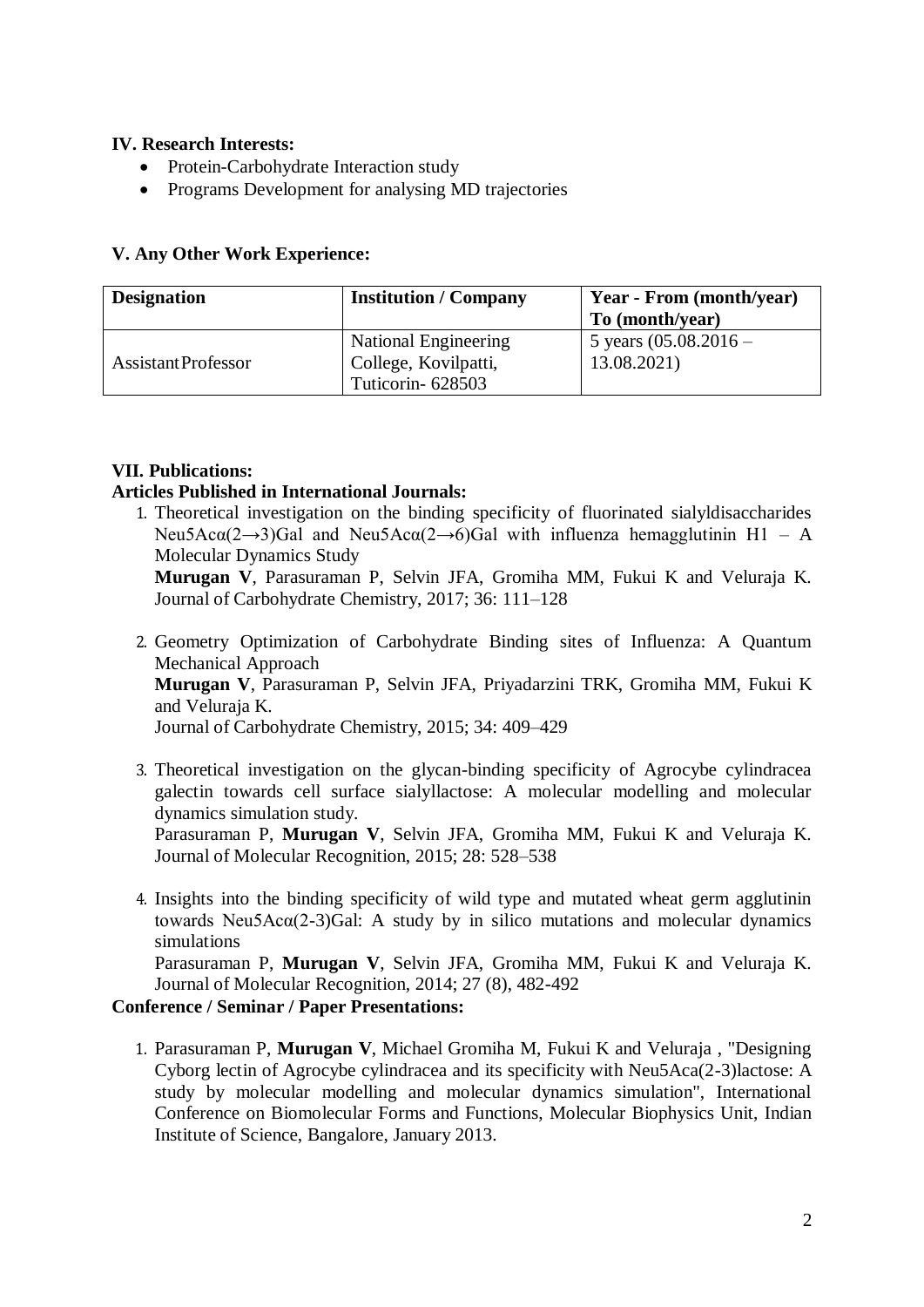- 2. Fermin Angelo Selvin J, Priyadarzini T R K, **Murugan V**, Parasuraman P, and Veluraja K , "Conformational analysis of Sialylated Human Milk Oligosaccharides: A molecular dynamics approach", International Conference on Biomolecular Forms and Functions, Molecular Biophysics Unit, Indian Institute of Science, Bangalore, January 2013.
- 3. Priyadarzini T R K, **Murugan V**, Parasuraman P, Selvin JFA, Michael Gromiha M, Fukui K and Veluraja K , "Molecular dynamics simulation studies on the complexes of Hemagglutinin H1-disaccharides containing derivatives of sialic acid", International Conference on Biomolecular Forms and Functions, Molecular Biophysics Unit, Indian Institute of Science, Bangalore, January 2013.
- 4. Parasuraman P, **Murugan V**, M. Michael Gromiha, K. Fukui and K. Veluraja, "Molecular Modeling and Molecular Dynamics Simulation Studies on the Complexes of WGA-Neu5Ac(2-3)Gal and in silico modified WGA-Neu5Ac(2-3)Gal", Annual Meeting of the Indian Biophysical Society , University of Madras, Chennai, CAS in Crystallography and Biophysics, January 2012.
- 5. **Murugan V**, Parasuraman P, Veluraja K, "Conformational Analysis of Glucose and Mannose containing Disaccharides – A Molecular Dynamics Simulation Study", National Conference on "Current Trends in Chemistry", 24th and 25th March, 2011, Department of Chemistry, Manonmaniam Sundaranar University, Tirunelveli, Tamilnadu, India.
- 6. **Murugan V**, Parasuraman P, Veluraja K, "Molecular Dynamics Simulation studies on Glucose and Mannose containing disaccharides", 39th National Seminar on Crystallography, 25th – 27th October, 2010, Post Graduate Department of Physics and Electronics, University of Jammu, Jammu, India.

### **Conference / Seminar /FDP Participations:**

- 1. Faculty Development Program on "Introduction to Python Programming" conducted by ICT Academy during August 1 – 3, 2019, National Engineering College, Kovilpatti, Tuticorin, Tamilnadu, India.
- 2. QIP Short Term Course on "Hands-on approach to semiconductor device physics education" conducted by IIT Bombay during May 06– 10, 2019.
- 3. National Seminar on Recent Trends in Physics, 18th March, 2013, Department of Physics, Manonmaniam Sundaranar University, Tirunelveli, Tamilnadu, India.
- 4. National Seminar on Structural Bioinformatics, 15th March, 2013, Bioinformatics Infrastructure Facility (BIF) centre, Department of Physics, Manonmaniam Sundaranar University, Tirunelveli, Tamilnadu, India.
- 5. International Conference on Biomolecular Forms and Functions, A Celebration of 50 years of the Ramachandran Map, 8-11 January, 2013, Indian Institute of Science, Molecular Biophysics Unit, Bangalore, India.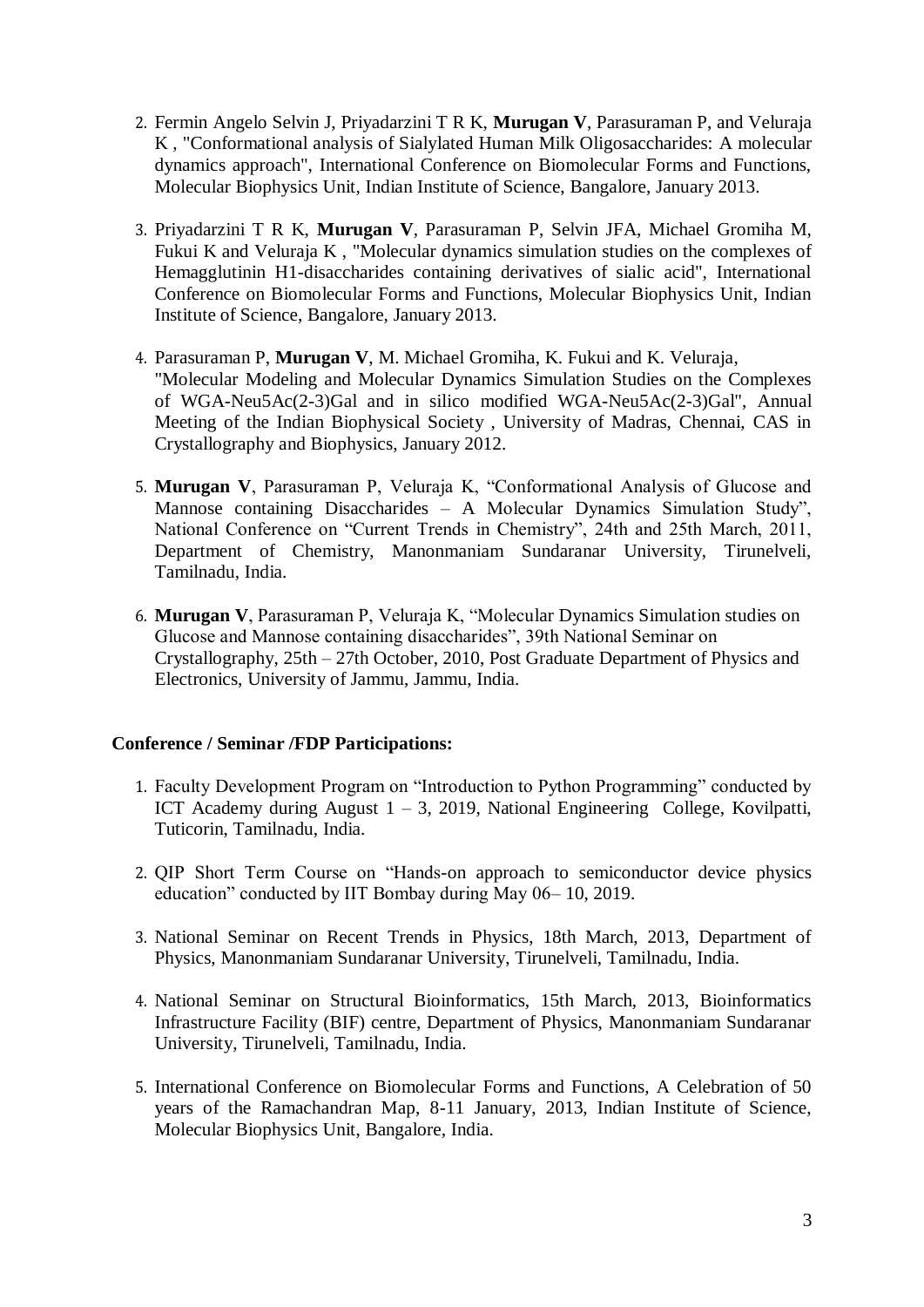- 6. One day National Seminar on "Emerging Trends in Pharmaceutical Chemistry" in Honour of Prof. S. Gopalakrishnan, 20th April, 2012, Department of Pharmaceutical Chemistry, Manonmaniam Sundaranar University, Tirunelveli, Tamilnadu,India.
- 7. National Seminar on Structural Bioinformatics, 2nd March, 2012, Bioinformatics Infrastructure Facility (BIF) centre, Department of Physics, Manonmaniam Sundaranar University, Tirunelveli, Tamilnadu, India.
- 8. Annual Meeting of the Indian Biophysical Society (IBS), 19th 21st January, 2012, CAS in Crystallography and Biophysics, University of Madras, Guindy Campus, Chennai, India.
- 9. National Conference on "Current Trends in Chemistry", 24th and 25th March, 2011, Department of Chemistry, Manonmaniam Sundaranar University, Tirunelveli, Tamilnadu, India. Poster Presentation on "Conformational Analysis of Glucose and Mannose containing Disaccharides – A Molecular Dynamics Simulation Study".
- 10. One day National Seminar on "Recent Trends in Natural Products Chemistry", 18th March, 2011, Department of Pharmaceutical Chemistry, Manonmaniam Sundaranar University, Tirunelveli, Tamilnadu, India.
- 11. National Seminar on Advances in Physics, 10th & 11th March, 2011, Department of Physics, Manonmaniam Sundaranar University, Tirunelveli, Tamilnadu, India.
- 12. National Seminar on Structural Bioinformatics, 4th March, 2011, Bioinformatics Infrastructure Facility (BIF) centre, Department of Physics, Manonmaniam Sundaranar University, Tirunelveli, Tamilnadu, India.
- 13. One day In-house Seminar on Physics in Honour of Prof. Dr. N. Arunachalam, 30th September, 2010, Department of Physics, Manonmaniam Sundaranar University, Tirunelveli, Tamilnadu, India.
- 14. 39th National Seminar on Crystallography, 25th 27th October, 2010, Post Graduate Department of Physics and Electronics, University of Jammu, Jammu, India.
- 15. Workshop on Molecular Modelling and Drug Design, 2nd 7th August, 2010, Center for Modelling Simulation and Design, University of Hyderabad, Hyderabad,India.
- 16. Users Awareness Programme an Access to e-Resources, 9th March, 2010, Department of Library and Information Science, Manonmaniam Sundaranar University, Tirunelveli, Tamilnadu, India.
- 17. Workshop on Advances in Physics, 5th March, 2010, Department of Physics, Manonmaniam Sundaranar University, Tirunelveli, Tamilnadu, India.
- 18. National Seminar on Structural Bioinformatics, 26th February, 2010, Bioinformatics Infrastructure Facility (BIF) centre, Department of Physics, Manonmaniam Sundaranar University, Tirunelveli, Tamilnadu, India.